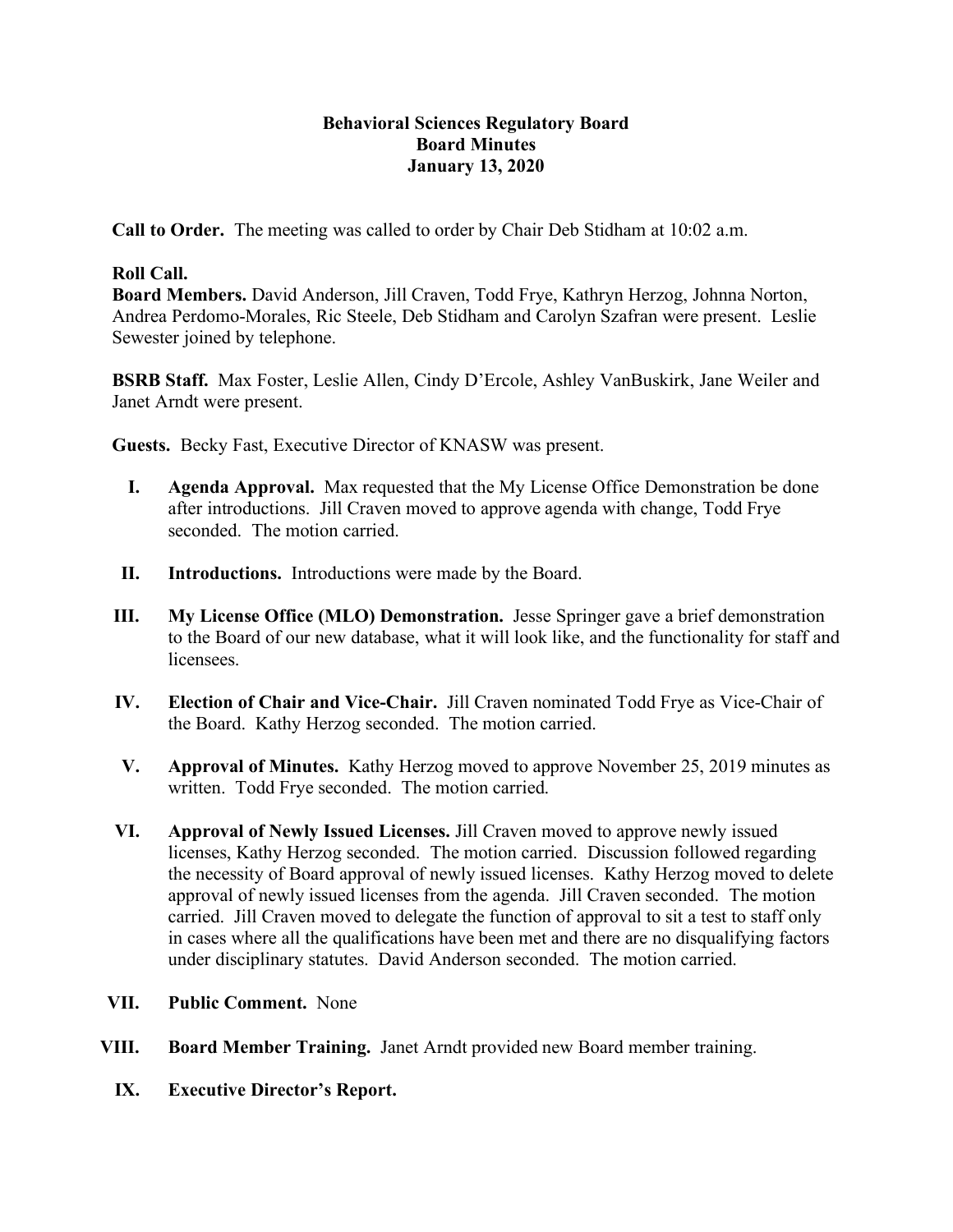a. Introduced staff to Board.

b. Gave a brief description of SB 244.

c. Gave a brief report of small agency meeting from last week.

d. Fiscal Report.

1. Gave report of how the Board budget is broken down and what we have for FY 2020.

2. Division of Budget recommendations received in November.

3. Subprogram cost accounting.

4. Legislative Research Analyst meeting.

 5. Reduction in fees. The Board reduced fees last March. Our agency is exclusively fee funded. Noticed the carry forward balance was high so the Board decided to lower fees. In the future it may need to be raised or looked at again.

e. Meeting with Legislators.

1. House Health and Human Services. Max will be meeting with all legislators discussing legislative package and answer any questions they may have.

2. Senate Public Health and Welfare. Max will be meeting with all members to answer questions.

f. Future Meetings and Speaking Activities.

1. Non-Cabinet agency heads. Meet quarterly.

2. Washburn University. Next month Leslie and Max will speak with students to discuss licensing requirements.

- **X. Old Business.** 2020 Legislative Package. Max discussed what will be part of the 2020 Legislative Session.
	- a. Amending language which will allow the Board to consider disciplinary action on any type of license held in another state when determining eligibility for licensure.
	- b. Adding has violated any lawful order or directive of the board previously entered by the board.
	- c. Extend the Professional Counselor temporary license from six months to 12 months. This change will bring all temporary licenses in line.
	- d. Carolyn Szafran recommended that we postpone adding a requirement for clinical social work supervisors to complete training in order to become Board-Approved. Deb Stidham suggested bringing it to the next Board meeting for review. Max will remove it from the Legislative session this year.
	- e. Leslie Allen gave a description of the difference of under 'direction' and under 'supervision'. Jill Craven recommended we remove this from this years Legislative agenda. Deb Stidham suggested taking it to the committees for further discussion and possibly moving forward in the future. Max will remove it from the Legislative session this year.
	- f. Reducing the total number of clinical supervision experience hours from 4,000 to 3,000 and the total number of supervision hours from 150 to 100 for addiction counseling, marriage and family therapy, professional counseling and master's level psychology.